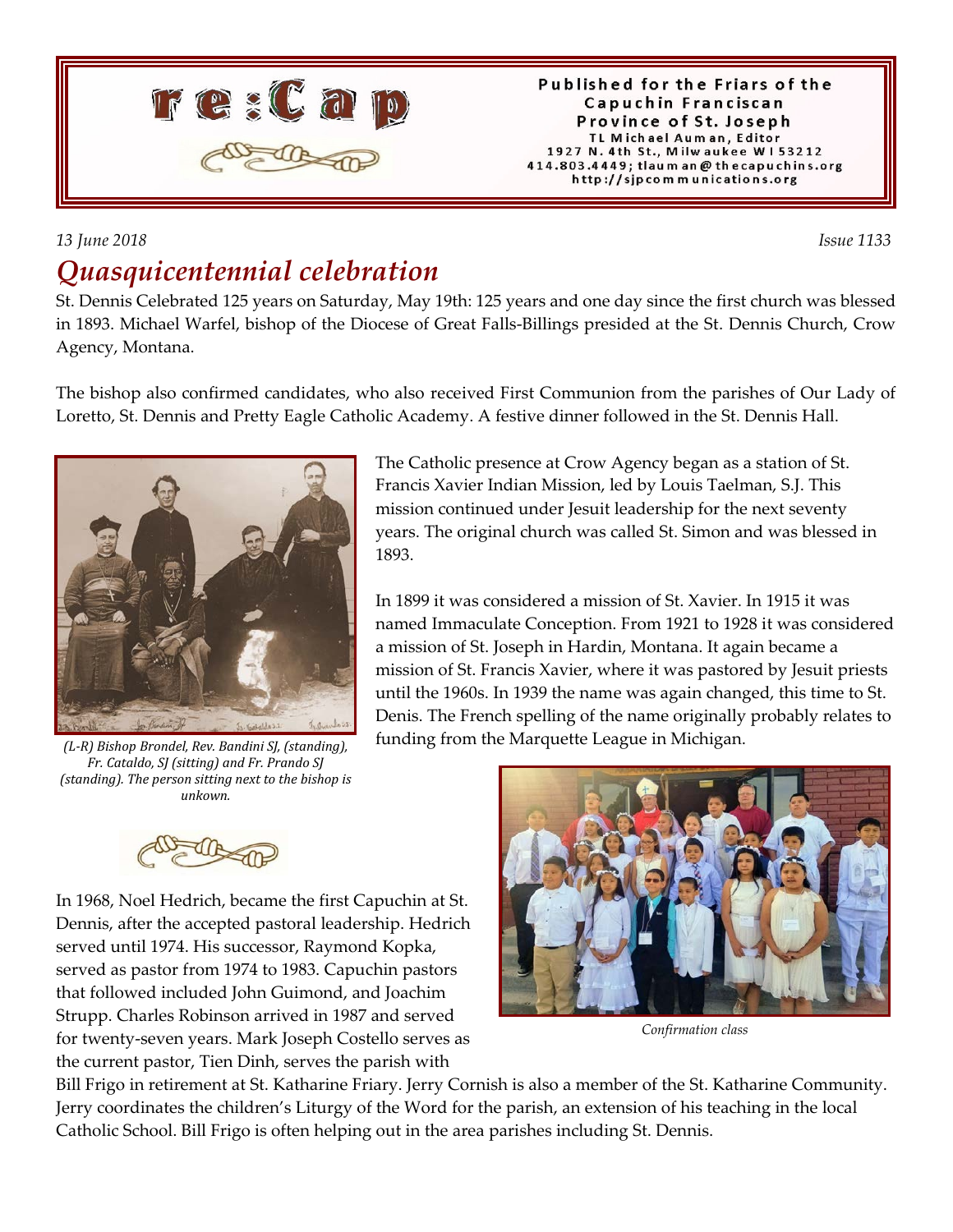## *2018 Inter-Provincial Postulancy Program*



*Top Row (L to R): Aldrae Cruz (ABVM); Luke Kim (SA); Joe Morton (SA); Duy Tran (ABVM); Luis Vallhonrat (SSF); Martin Ngo (MMGS); John Pham (SA); Andrew Corriente (SA); Middle Row: (Francisco) Javier Rodriguez (SJ); Miguel Ramirez (SSF); Heherson Alarde (ABVM); Brandon Berg (SC); Artie Vasquez (OLA); Brendan Bourizk (ABVM); Nick Pearce (OLA); Bottom Row: MJ Groark (SJ); Jessie Quintanilla (SC); Seth Dwyer (SA); Bill Gillum (SA); Jim Froehlich (SA); Jarred Elbaghd (ABVM).*

*NAPCC: (ABVM) Assumption of the Blessed Virgin Mary (Australia); (C-SS) Custody-Star of the Sea (Guam-Hawaii); (C-SJB) Custody-Saint John the Baptist (Puerto Rico); (MMGS) Mary, Mother of the Good Shepherd (Central Canada-Toronto); (OLA) Our Lady of Angels (Western America); (SA) Saint Augustine (Pennsylvania); (SC) Saint Conrad (Mid-America); (SH) Sacred Heart (Québec); (SJ) Saint Joseph (Mid-West); (SM) St Mary [Immaculate Heart of Mary] (NY); (SSF) Stigmata of St Francis (NJ)*

### *St. Francis Church repaired*



Milwaukee sustained some strong winds in mid-April that proved to be the last straw for some of the St. Francis Church structure. The church was built in 1876, and after decades of weather and wind and age, stone boulders have begun to break away from the outside church structure. Damage was done to the church roof itself as the boulders crashed to the ground. Work is in progress to repair the damage done and assure safety for all who use the church. The workers are in awe at the age and beauty of the structure itself. *(NB: the choir room behind the church is the oldest Capuchin building still standing in North America.)*

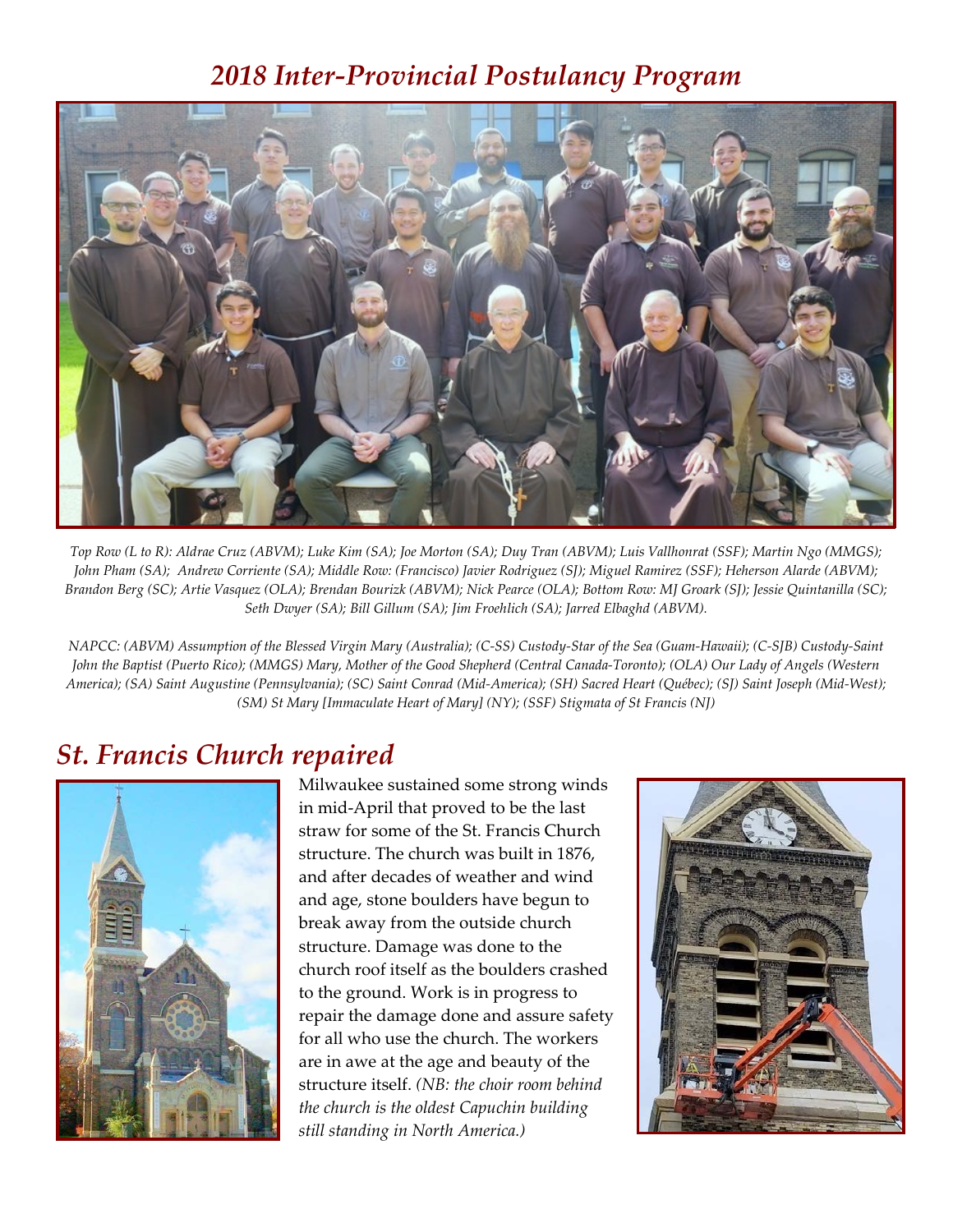## *OFM Friars Vote to Recommend One U.S. Province*



Voicing their support for the revitalization of Franciscan life in the US, six provinces of the Order of Friars Minor have voted to form one new organization. On May 30, the friars of each of the six provinces voted at meetings in their communities to support the formation of one new organization. It will comprise the almost 1,000 Catholic Franciscan friars belonging to the existing six provinces, and will be headquartered in a yet-to-be-determined location.

"The new entity will better serve the friars' fraternal life and mission in the United States by making adjustments to the current administrative structure," said Jack Clark

Robinson, OFM, the provincial minister of Our Lady of Guadalupe Province.

Like many other religious communities throughout the United States, the Franciscans are facing a reduction in its members. During the 1960s and 1970s, the number of Friars Minor in the United States peaked at 3,252, but today the numbers are down below 1,000 friars.

The reconfiguration will not happen immediately. The next step in the process is to obtain approval to unify from the order's minister general, Friar Michael Perry. Should he decide that such a reconfiguration would be helpful to Franciscan life and ministry, he will appoint a delegate to visit the friars in the United States. If his delegate's report is favorable, it is expected that the process of reconfiguration will move forward.

# *House of Peace Celebrates Poets*

Capuchin Community Services' poets gathered recently with Linda Barnes and David Hirt to receive copies of Capuchin Community Services' *Poets: Raising Voices.* The book is a collection of poems written by guests who regularly attend David's poetry workshop held at the House of Peace. "I can feel the love," Bernadette Williams shouted as she paged through the book. David dedicated the book of poems to the people of Milwaukee, especially in those areas served by the Capuchin Friars and their partners in ministry. "We are trying to raise up voices that have not been heard before," he explained.



*Capuchin Community Services' Poets!*



# *Solanus Center Offers Bi-Lingual Service*

On May  $6<sup>th</sup>$  the Capuchins began offering a Spanish-language blessing of the sick prayer service, the first Sunday of each month. Alfredo Gundrum will be leading the bilingual service.

"Solanus Casey would want us to be as inclusive as possible," David Preuss, Solanus Casey Center director, said. "We are most fortunate to have Alfredo join the center's preaching staff after serving decades in a Spanish speaking parish in Chicago."